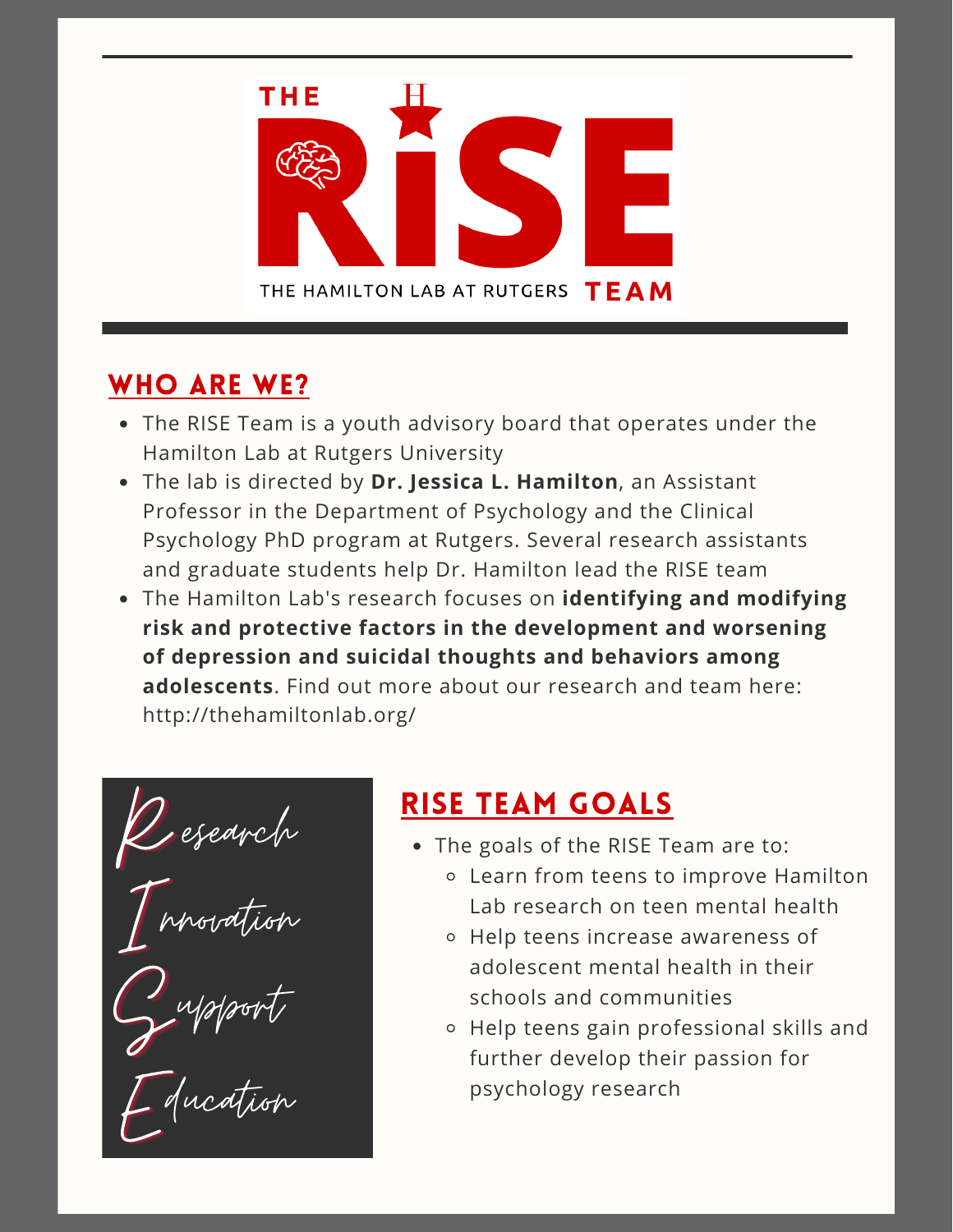#### *T H E L A B W H E R E I T H A P P E N S*

## WHAT DOES THE RISE TEAM DO?

• The RISE Team works directly with researchers and students in the Hamilton Lab to both inform the research we do and help improve mental health awareness in their schools and community

### ACTIVITIES INCLUDE:

- Learning about & discussion of mental health topics
- Reviewing & providing feedback on ideas, resources, and materials related to our research (e.g., recruitment ads, study measures, mental health resources)
- Participation in seminars related to mental health and professional development (e.g., how to write a CV)

## WHAT WILL TEENS TAKE AWAY?

- Teens will learn about research and the scientific process
- Expand knowledge of mental health
- Further professional development and/or career skills
- Lifelong connections with other RISE members and our lab
	- This opportunity would allow members to build professional relationships with Rutgers faculty and students, as well as other high school students around New Jersey

## WHAT IS THE TIME COMMITMENT & RESPONSIBILITIES?



- Students should expect about 1-2 hours per week of RISE Team activities
- Every month (September through June), we will have one team meeting on Zoom to discuss RISE Team activities
- Regularly check and communicate using Slack
	- It is crucial for members to attend Zoom meetings and comfortably communicate on Slack to stay connected with our RISE Team initiatives
- In the future, we hope to invite RISE members to join us for a day in the Hamilton Lab!